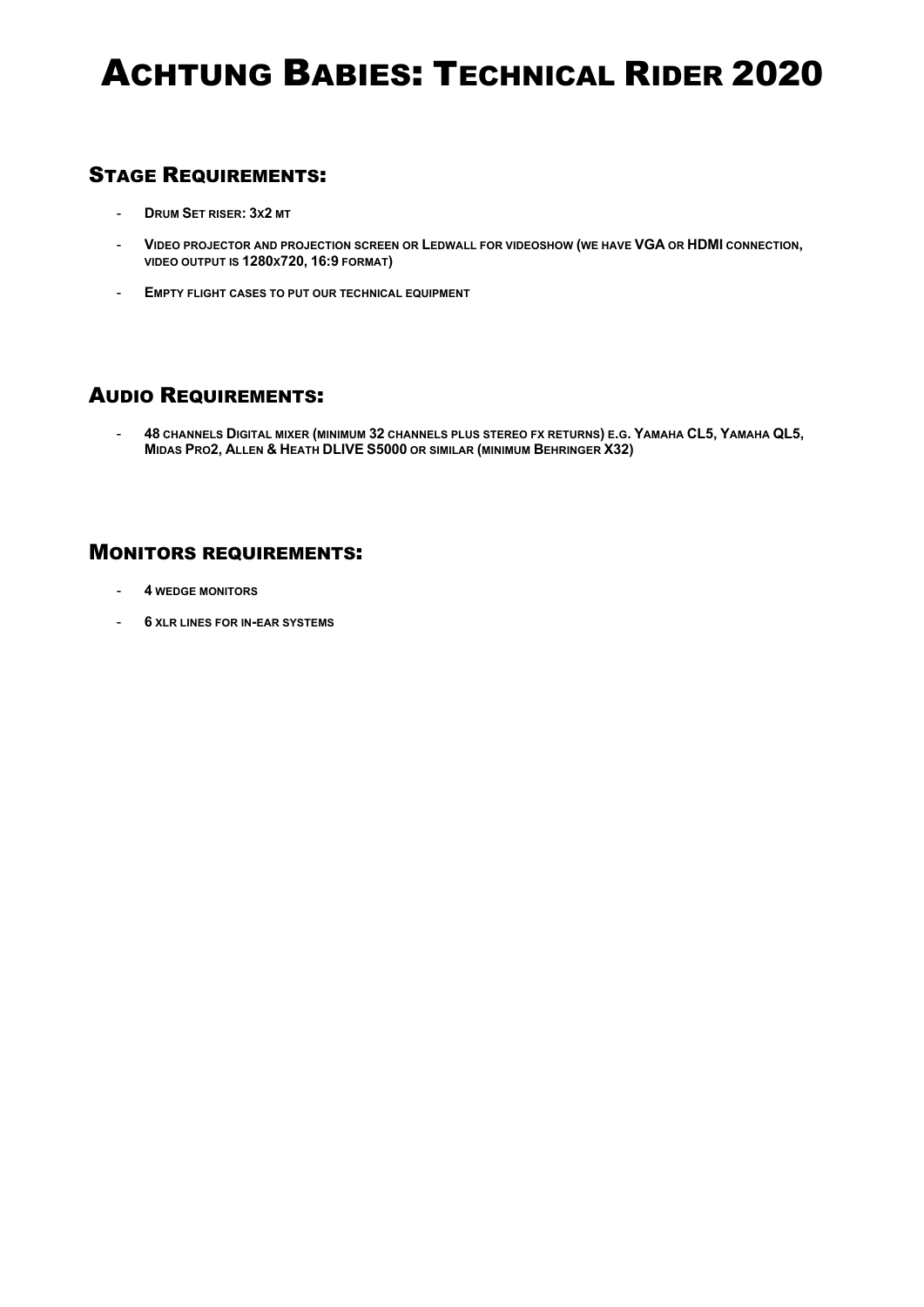# ACHTUNG BABIES: STAGE

### **BACK**



**FRONT**

#### **LEGENDA:**





 **Stage Auxiliary Sends 1: GTR stage monitor**

- **" 2 : MAIN VOICE stage monitor**
- **" 3: BASS stage monitor**
- **" 4: (blank, leave unconnected)**
- **" 5-6 (Stereo): GTR wireless IN-EAR System (XLR)**
- **" 7 (Mono): MAIN VOICE wireless IN-EAR System (XLR)**
- **" 8 (Mono): BASS wireless IN-EAR System (XLR)**
- **" 9-10 (Stereo): DRUMS wired IN-EAR System**